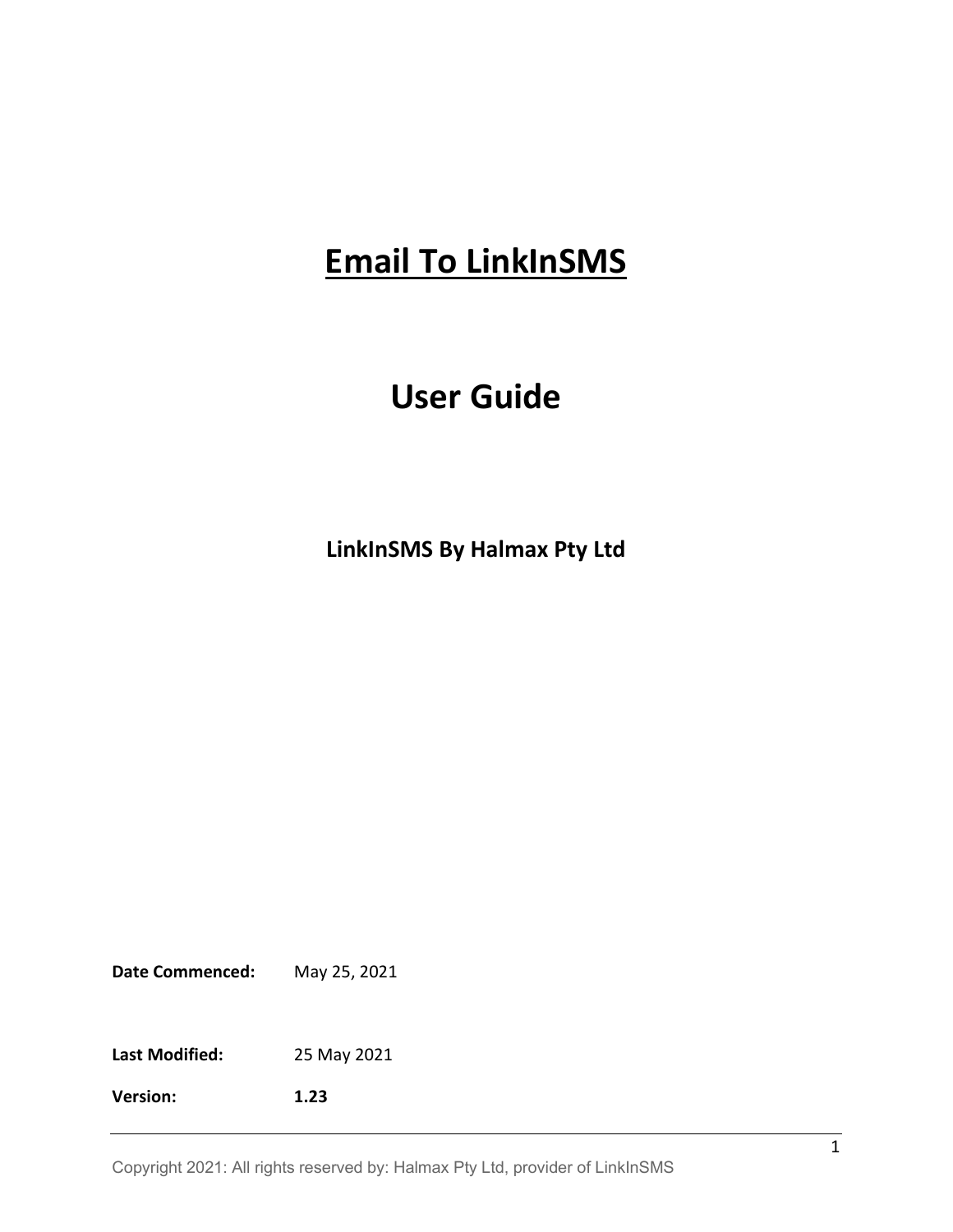# <span id="page-1-0"></span>**TABLE OF CONTENTS**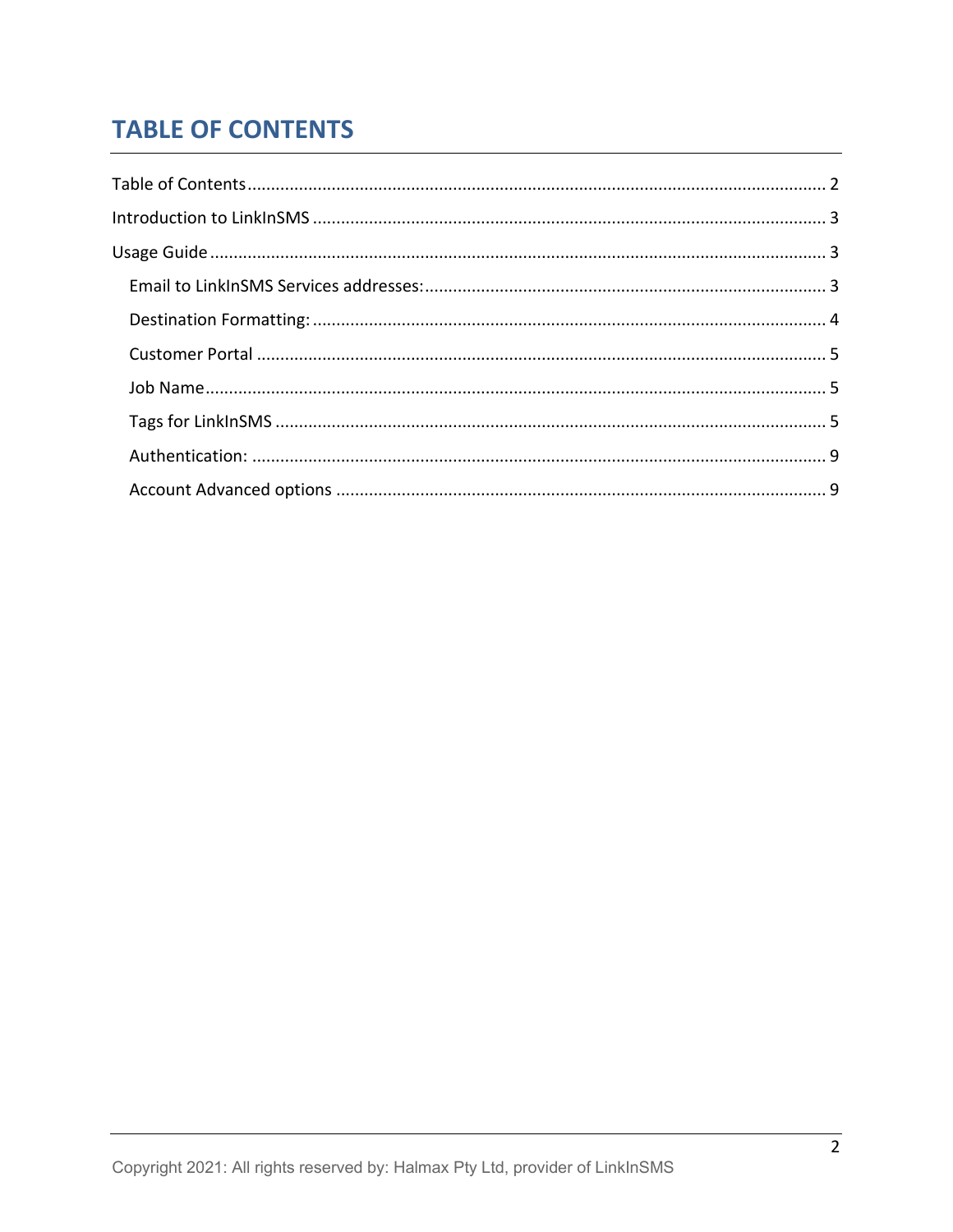# <span id="page-2-0"></span>**INTRODUCTION TO LINKINSMS**

The Email to LinkInSMS service allows a rieistered user to send a LinkInSMS message simply by sending an email from an authorized email address to an appropriate smartphone number.

LinkInSMS enables the delivery of large amounts of rich communications, up to 16MB, to a smartphone by just sending an email and identifying the phone number of the SMS smartphone in the TO field.

LinkInSMS hosts the rich content of the email as a custom HTML Web page and delivers the URL link in a simple SMS message, allowing the viewing of the Web page on the smartphone with a simple tap.

LinkInSMS allows business applications and monitoring software to deliver detailed information, such as repair instructions or order confirmations, to smartphones over SMS.

# <span id="page-2-1"></span>**USAGE GUIDE**

This section outlines the procedure for a user to send a message to the Email to LinkInSMS service. This document assumes that the user has Subscribed at linkinsms.com/subscribe. Any questions should be forwarded through linkinsms.com/contact-us

# <span id="page-2-2"></span>**EMAIL TO LINKINSMS SERVICES ADDRESSES:**

The Email must be sent FROM an authorized email address, the main email address on the account and an alternative Send-Only email address or an authorized full domain.

The LinkInSMS message must specify the TO field of the email as follows:

• Email to Link In SMS: **xxx**@linkinsms.message-service.org

The "**xxx**" should either be replaced with the destination phone number(s), or alternatively, if the numbers are included in the body of the message or a <Lists></Lists> tag is used, then the **xxx** would be **msg**@linkinsms.message-service.org

The format of the destination phone number ("**xxx**") for a USA or Canadian phone number is:

5551231234@linkinsms.message-service.org

A non-USA or Canadian number follows the two accepted international formats:

+611231234@linkinsms.message-service.org OR 0011611231234@linkinsms.messageservice.org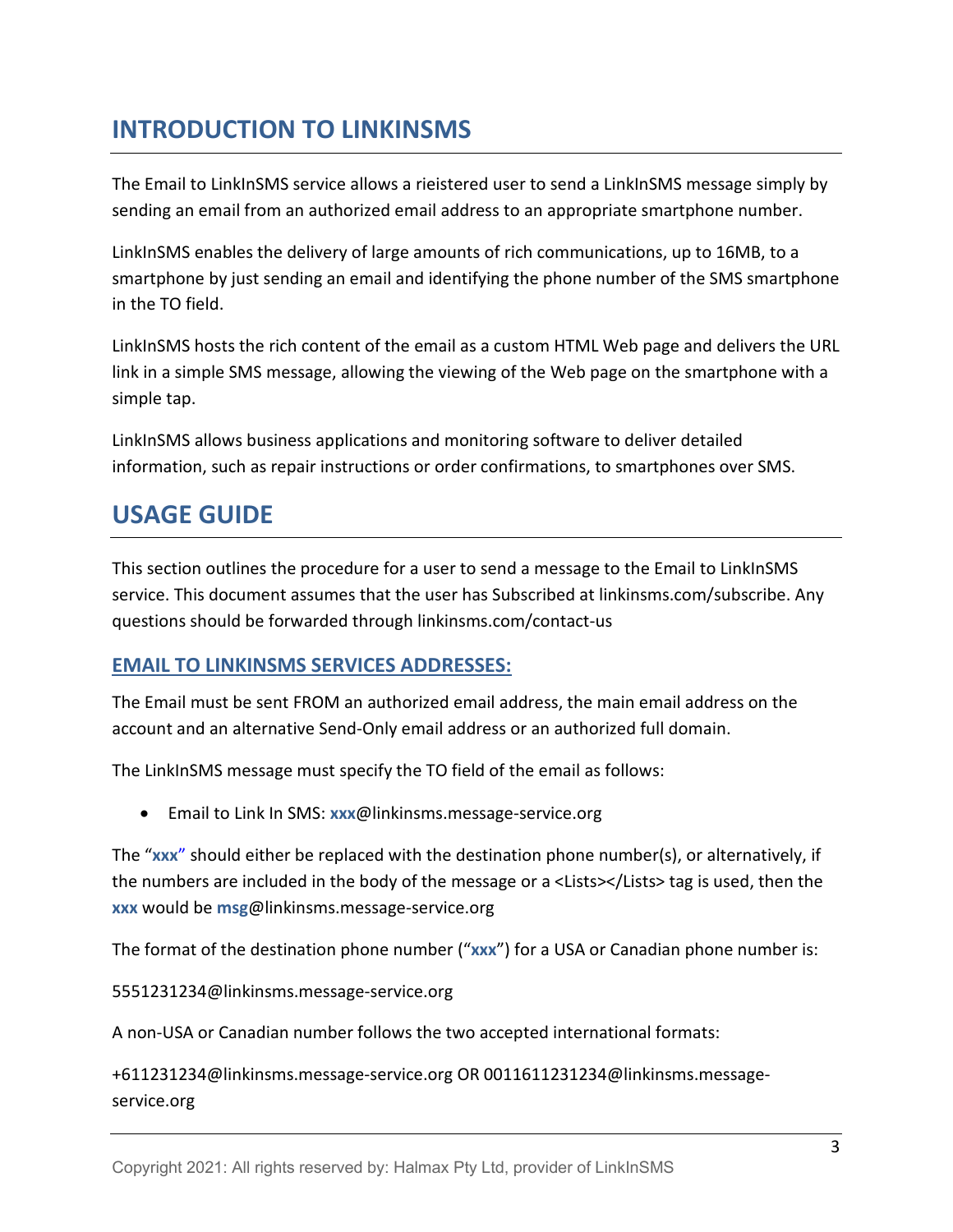# <span id="page-3-0"></span>**DESTINATION FORMATTING:**

Each message must give destination numbers as part of the message. Destinations can be specified in three ways.

1. In the "To" address.

</Numbers>

For example: 5551231234@linkinsms.message-service.org. Multiple destinations can be sent to by separating them with a "#". ie: 5551231234#+331231234#0011611231234@linkinsms.message-service.org OR, multiple destinations can be entered as multiple full email addresses: 5558765432@linkinsms.message-service.org, +33677680275@linkinsms.messageservice.org"

**Note.** The part of the email address to the left of the "@" symbol cannot be greater than 64 characters. This limits the number of recipients that can be sent to in one message using this method. If using multiple full email addresses, the limit is given by your email provider.

- 2. In the body of the message in the following format: <Numbers> 5551231234 +331231234 0011611231234
- 3. The "Email To LinkInSMS" can send to lists pre-saved on the website by using the format: <Lists> My First List Name My Second List Name </Lists>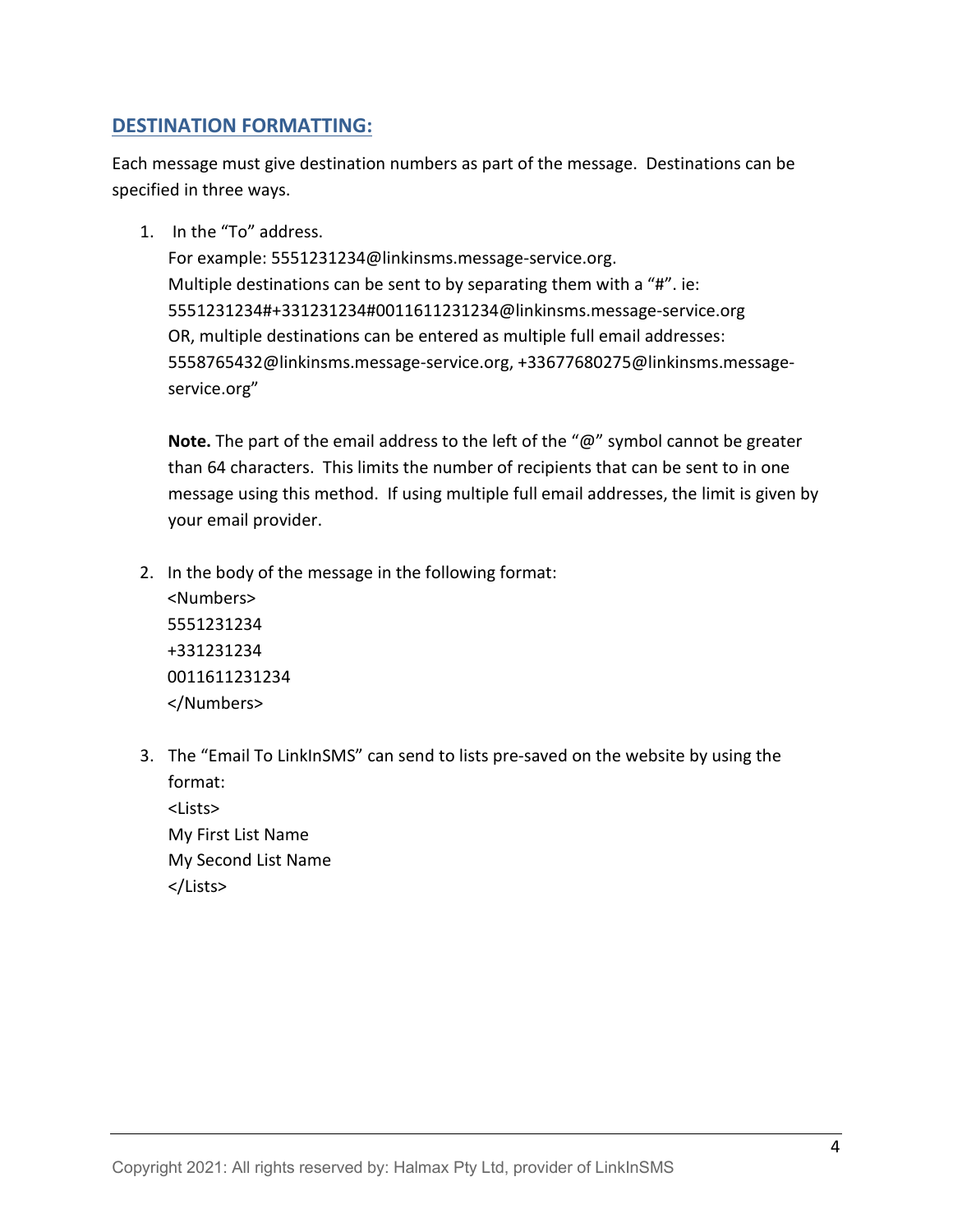# <span id="page-4-0"></span>**CUSTOMER PORTAL**

This document does not cover the advanced features made available through the Customer Portal on linkinsms.com website. However, it needs to be noted that many of the features mentioned in this document are setup through the Customer Portal, such as LISTS. Also, there are many features mentioned in this document that can alternatively be set at the Account level in the Customer Portal. This means that the TAGS would not need to be entered in the body of the email. For more information on the Customer Portal, go to LinkInSMS.Com/customer-login.

# <span id="page-4-1"></span>**JOB NAME**

Each Email to LinkInSMS message is assigned a job name in the broadcast system for tracking purposes. The "Job Name" of the job is taken directly from the subject of the email. The Subject can alternatively be made the message or can be concatenated to the content of the email to make the complete message. Refer to the LinkInSMS.com/customer-login – then My Details for more on this subject.

# <span id="page-4-2"></span>**TAGS FOR LINKINSMS**

LinkInSMS will send the body of the email as an SMS to the specified recipient(s). The web page automatically created from the rich content in the email is limited to 16MB.

The message is the whole body of the email, excluding:

- Anything inside a command/parameter tag. Ie. <ScheduledDate>22/04/2013 15:15</ScheduledDate>
- A Password=xxyyzz line.
- Anything outside of the Beginning Message / End Message Tags.

The following optional parameters can be set in the body of the message:

## **Start message indicators**

Instead of starting the outgoing message content at the beginning of the email, there are a couple of methods of skipping the start of the email and starting the relevant message further down.

1. A line containing just the tag "<Beginning Message>" can be included in the email, and the outgoing content will start on the line AFTER this.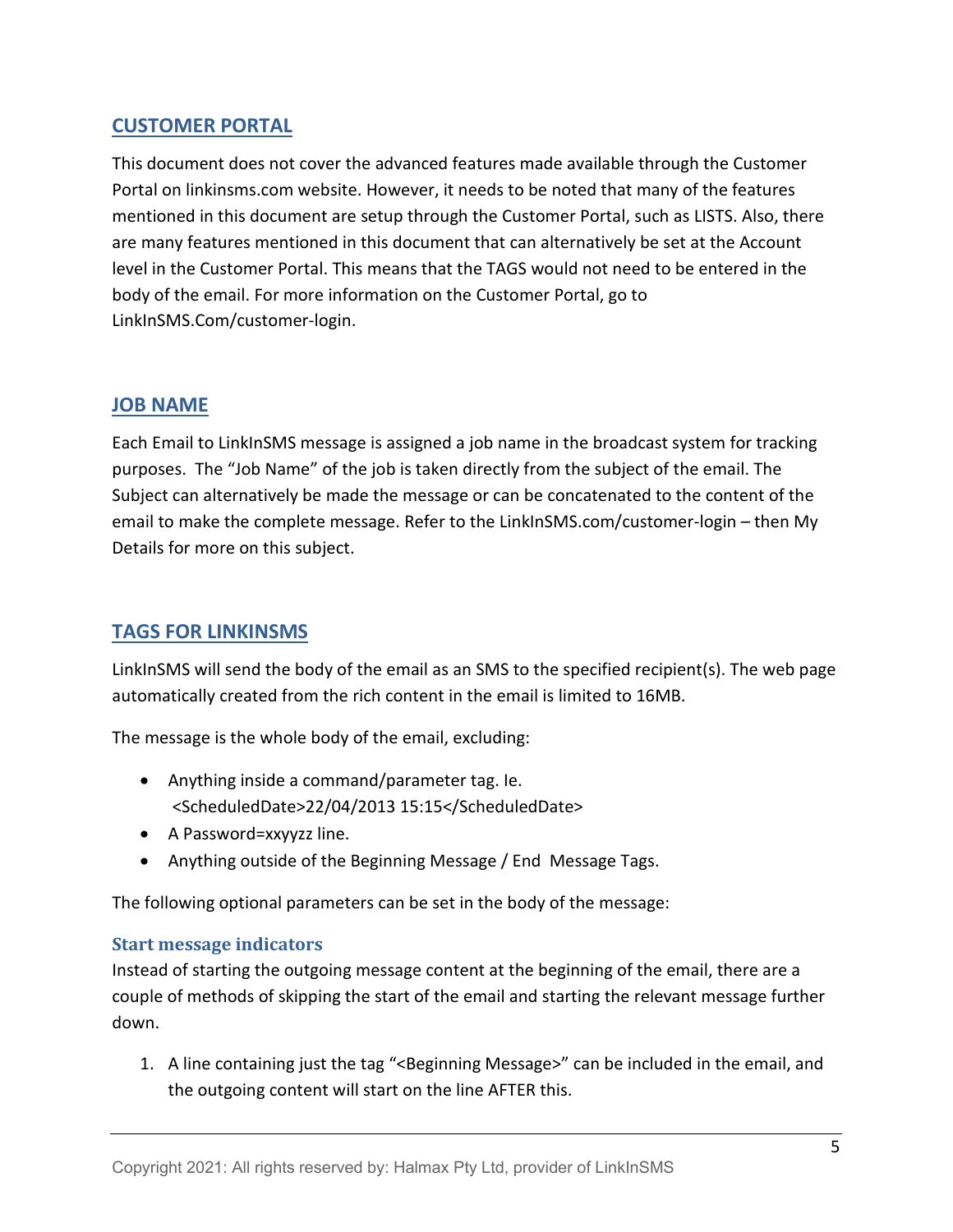2. If the user has the option "Start of message text" set, then the outgoing content will start where this text is found, optionally including the text itself Note, if the start of message text is set but not found in the incoming email, then the outgoing message will start from the beginning of the email.

#### **End message indicators**

The end of a text message to be sent can be indicated in a number of ways:

- 1. A line containing just the tag "<End Message>" can be included in the message.
- 2. A blank line followed by "-- " (two plain ascii dashes and a space) which must then be on a line by itself
- 3. Four empty lines
- 4. The text entered in the users "End of Message Text" configuration field .

The above tags and anything after will not be counted as part of the message text to send out.

#### **<Sender>**

By default the Sender number for the SMS is the users registered mobile number or "PRIVATE" if one does not exist. This can be overridden by adding the tag: <Sender>XXXXXXX</Sender>.

To have the same number show every time for the SMS recipient, **USA and Canadian customers** must rent an SMS Long-Code from LinkInSMS at a nominal monthly fee. **International customers** can specify the Sender ID in MY Details in the Customer Portal, or they can also rent a Long-Code to be the consistent SMS Sender ID.

Contact us to get a Long Code specific for your account.

#### **<TwoWay>**

The SMS can be set to 2-Way by adding the tag <TwoWay> anywhere in the email.

If this is set, then the user can reply to the SMS, and an email with the reply contents will be sent to the account's main email address. Optionally a "Default SMS reply email" address can be set for the user in the Customer Portal, so replies go there rather than the account's main email address.

#### **<TwoWayReplyAddress>**

If a SMS is set to 2-Way, then a custom email address for replies to be sent to by using this tag.

#### **<LinkInSMSPage>**

The contents of this field should be a page of html of text data for the recipient, for example an employee's schedule, and in your message you must include the code %%linkinsms%%. On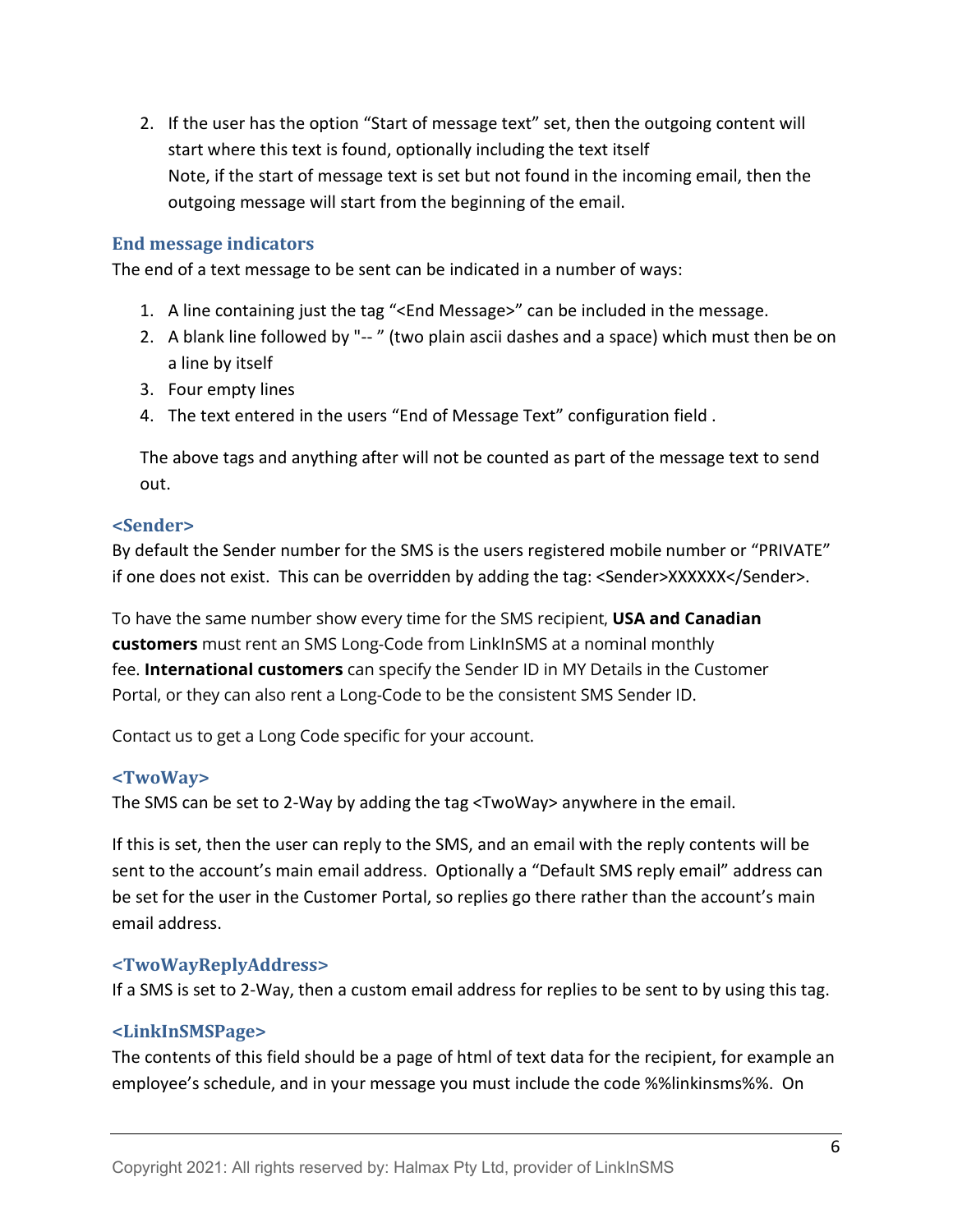sending, the page of data is saved to the Link In SMS server, and a link to the page is substituted into the outgoing SMS so that the recipient can easily view the linked data.

For example. Your Email to SMS message might be:

```
Hi Jane Smith, to view your schedule for the week, please 
click on %%linkinsms%%
<LinkInSMSPage>
     <table>… {Full html table with schedule} …</table>
</LinkInSMSPage>
```
Note, if your <LinkInSMSPage> field just contains a web link, then when the recipient clicks the link in the SMS, they will be redirected to your specified web page. This link can be customized for the recipient. For example:

#### <LinkInSMSPage>

```
http://myschedule.com/schedule.php?userid=123&auth=h6Fh89Uz.
</LinkInSMSPage>
```
An alternative to using the <LinkInSMSPage> field is if you pre-upload a Recipient list through the Customer Portal, you can include web page data for each recipient in the "Link In SMS Page" list field, and then including the code %%linkinsms%% in your SMS will add a link to html pages generated from the uploaded list. In this case you do NOT use the <LinkInSMSPage> tag, as you want the page data to come from the field in your list, not your email.

As an additional feature, in the Customer Portal, you can set LinkInSMS header and footer values, so that you can have a Logo and other links automatically wrapped around any Link In SMS html content.

#### **<Password>**

If the account is setup to use password authentication, then the tag <Password>\*mypass\*</Password> should be included in the body of the message.

Note for backward compatibility, the simple line "password=\*mypass\*" can be used instead.

Obviously, replace \*mypass\* for your actual account password.

## **<ScheduledDate>**

The broadcast job can be scheduled to be sent at a later date by adding the tag <ScheduledDate>date</ScheduledDate>, where the date should be formatted as: "dd/mm/yyyy hh:mm"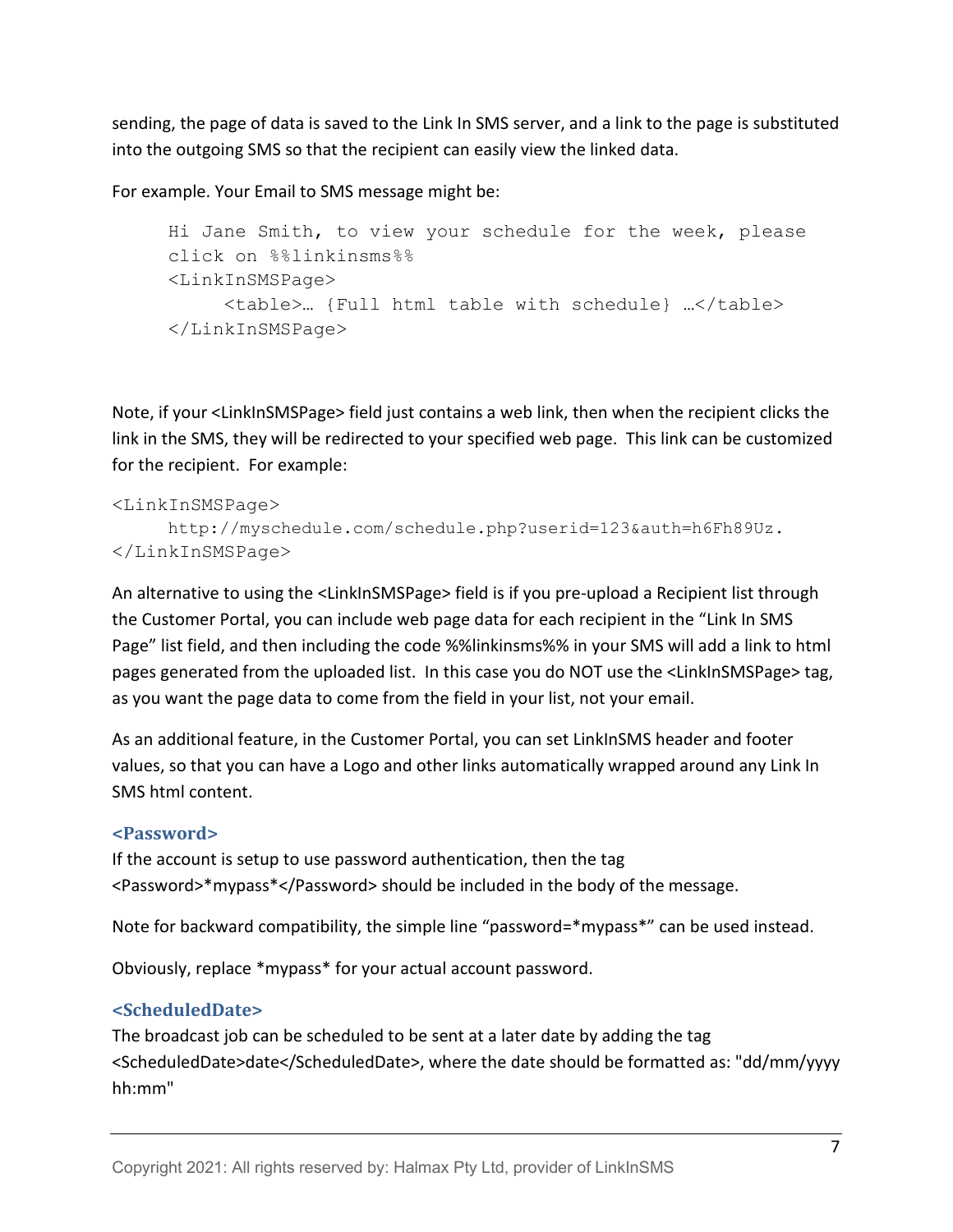#### Ie. <ScheduledDate>22/04/2013 15:15</ScheduledDate>

## **<AdditionalReportEmails>**

Final job reports can be sent to additional emails other than the main account address by adding the tag:

<AdditionalReportEmails>

email1@sample.com

email2@sample.com

</AdditionalReportEmails>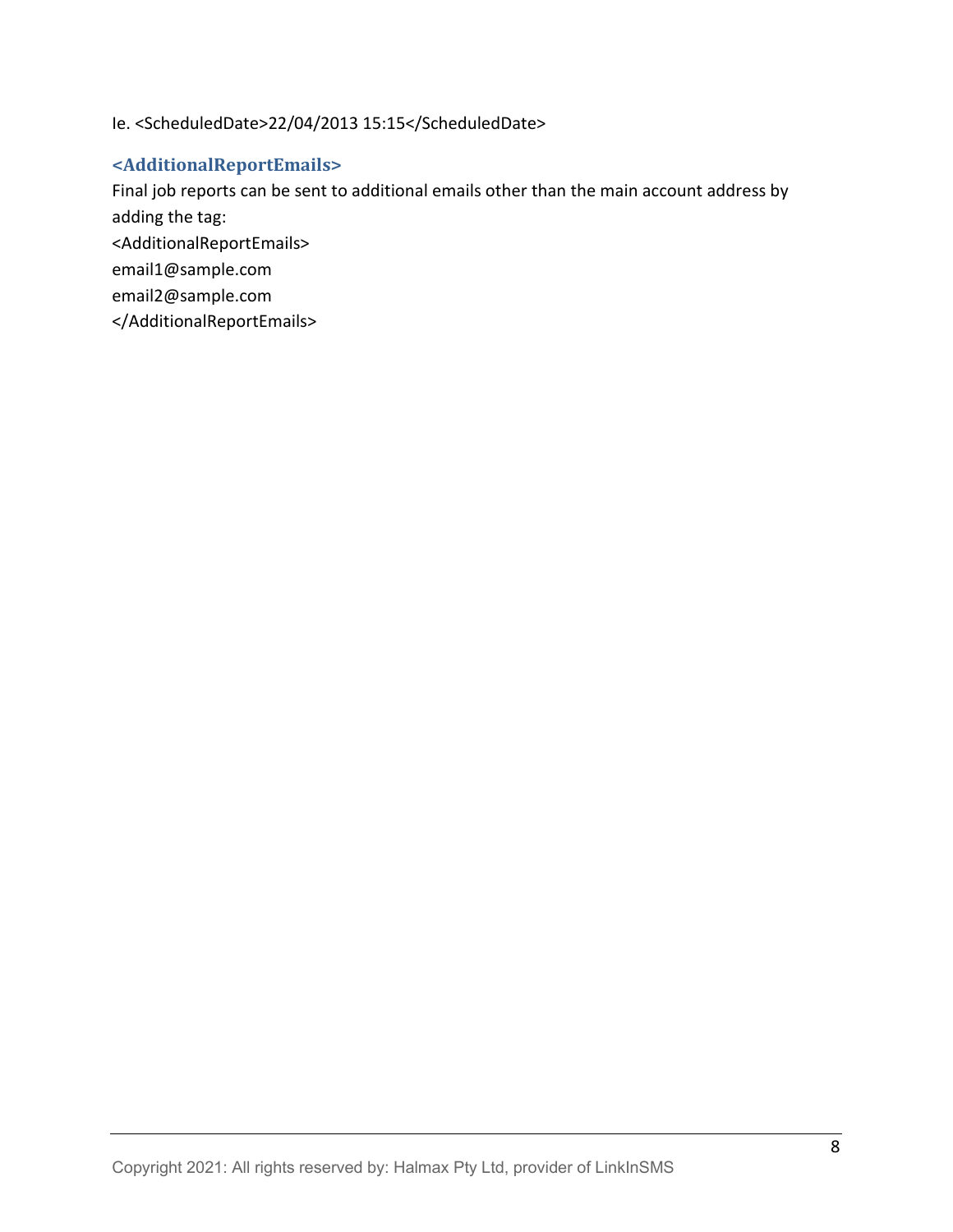# <span id="page-8-0"></span>**AUTHENTICATION**:

In sending an Email to LinkInSMS message, the sender must be authenticated as having permissions to send the message. There are three authentication methods that can be selected in the Email to LinkInSMS section of the user's settings:

### **1. Email address (Default)**

In this case, the only authentication is that the incoming email address is a unique address in one of the registered user accounts. This is the weakest form of authentication as email addresses are easily "spoofed" so it is possible for someone other than the account holder to send a broadcast by email under the user's account.

#### **2. Challenge Response.**

Once the job email is sent, the job is saved on the server, and an Authentication email is sent to the registered user address. The user replies to this to confirm that they initiated the request, and then the job is sent.

#### **3. Embedded password.**

In this case, the original job request should have the line "<password>xxyyzz</password>" in the body of the request. If this password matches the account password, then the message is sent immediately.

*Note, the previous format of including the line "Password=xxyyzz" still works as well.*

Alternatively, for advanced systems, the password can be sent in an X-Header record. To do this, your system must add the X-header: "X-EtoB-PW: yourpassword" to the email.

## <span id="page-8-1"></span>**ACCOUNT ADVANCED OPTIONS**

In the Customer Portal / My Details, there are several advanced Email to LinkInSMS Options that can be set.

#### **IP WhiteList**

As an additional security option, a list of allowed mail server IP addresses can be added to the "IP WhiteList" field in the user's profile on the system. If this is set, only Email to LinkInSMS requests from this mail server will be accepted.

#### **Subject Field Behaviour**

Here you can select how you want text in the subject field to be treated. The options are: